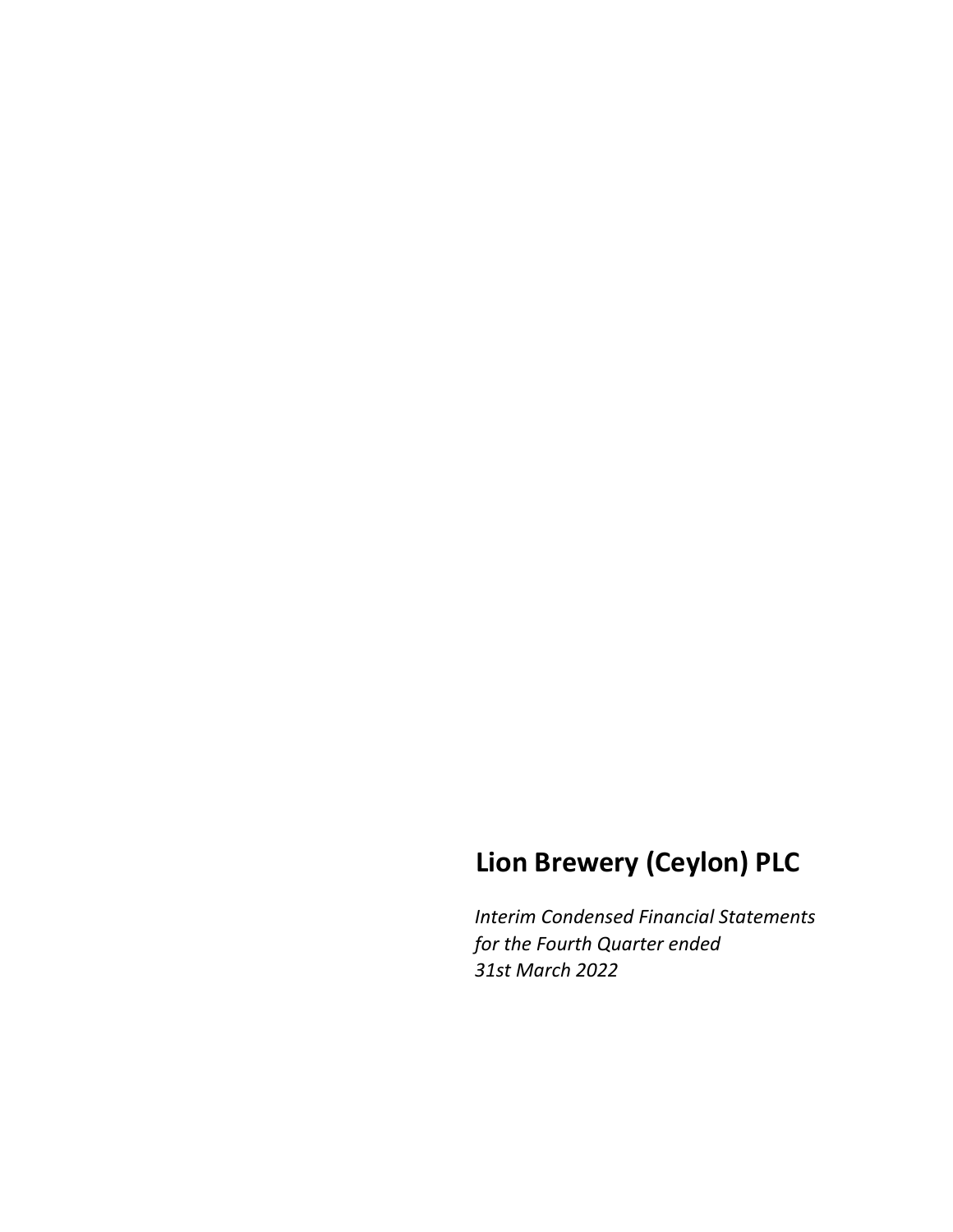# **LION BREWERY (CEYLON) PLC Review**

It was a yet another year of varied challenges. The financial year commenced with the onset of the 3rd wave of the Covid pandemic which resulted in an island wide lock down of 52 days in Q1 & Q2. All liquor outlets were closed during the lockdown which resulted in no sales and cash collections. The spread of the pandemic, however, was controlled with the administering of the third booster vaccination.

Furthermore, as outlined in previously, there was a severe shortage of US Dollars. In the first part of the year, the USD shortage was experienced with less intensity, whilst in the latter half, it intensified to extreme levels. With Government foreign currency reserves at negligible levels, pre‐existing shortages of essential commodities such as fuel and cooking gas have become severe. Power cuts became acute with as 15 hour long cuts experienced.

Somewhat predictably, the misguided depletion of foreign currency reserves led to a disorganized free float of the LKR, plummeting from 203 to 370 in a matter of weeks. Near hyperinflationary conditions followed. Matters came to head in April with the suspension of the Country's foreign debt repayments. This places severe constraints on the banking system's ability to provide trade finance.

Despite successive compounding problems, not to mention difficult personal circumstances, our teams' planning and execution resulted in continuous operations. Yet again, the teams surpassed expectations.

These events have led to cost inflation and uncertain demand. Despite price increases, gross margins declined in Q4 as cost increases outpaced price increases. Despite declining gross margins, investments behind capabilities and brands were increased.

It is in this challenging and difficult backdrop that the Company returned a profit before tax of Rs. 5,532 million compared to last year's comparative of Rs. 4,257 million. Excluding foreign exchange translation gains, profit before tax amounted to Rs. 4,941 million. However, in USD terms, profit before tax reduced.

### **Taxation**

Despite the conditions and Covid closures, the Company continued to pay significant taxes to Government. For the 2021/22 year, we paid a total of Rs 46 bn. In a COVID uninterrupted Q4, taxes paid by the Company grew over the prior year.

We have long emphasized the need to address illicit/illegal alcohol to raise tax revenues through common sense regulation. We estimate approximately over Rs 75bn of taxes is lost to tax evasion by illicit/illegal alcohol manufacturers. This amounts to c. 50% of the excise taxes collected or c. 0.5% of GDP. This is very material in the context of the Government's budget deficit.

Given the perilous fiscal situation, we hope Government will finally enact common sense regulatory policies to control tax evasion.

#### **International**

Exports continued its strong run of growth, recording growth of 45% over last year. Growth was held back by operational challenges. Exports faced the same impediments as the domestic business. These problems were further aggravated by the shortage of ships arriving in the Colombo port and strike action in the context of the political crisis. Profitability was a challenge due to rising raw materials as well as freight charges.

The growing International Business enabled the Company to better weather the foreign exchange crisis.

#### **Outlook**

The economic crisis has transitioned into a political and social crisis. Financial conditions will tighten significantly due to the devaluation, USD shortage, monetary and fiscal tightening and a potential global recession. The domestic economy will most likely experience a deep recession in 2022‐23.

In terms of the business, volume pressure, cost pressure, VAT and other taxes increases and operational disruptions are likely to feature in 2022‐23.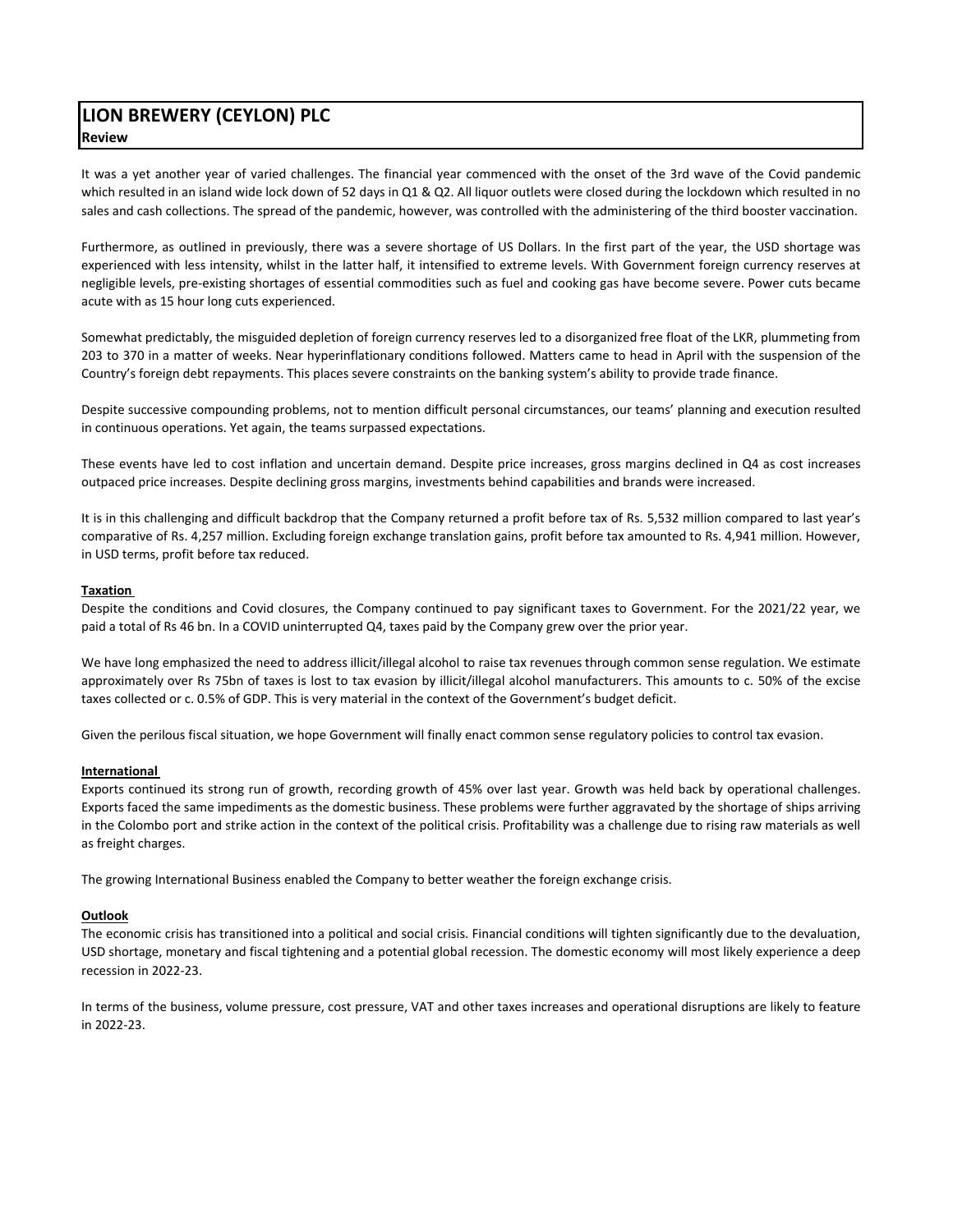# **BOARD OF DIRECTORS AS AT 31ST MARCH 2022**

Mr. D. A. Cabraal (Chairman)

- Mr. H. Selvanathan (Deputy Chairman)
- Mr. R. H. Meewakkala (CEO/Director)
- Mr. D. C. R. Gunawardena
- Mr. K. Selvanathan (Director / Alternate Director to H. Selvanathan)
- Mr. D. R. P. Goonetilleke
- Mrs. S. J. F. Evans
- Mr. S. Selvanathan
- Mr. S. Clini
- Ms. V. Gun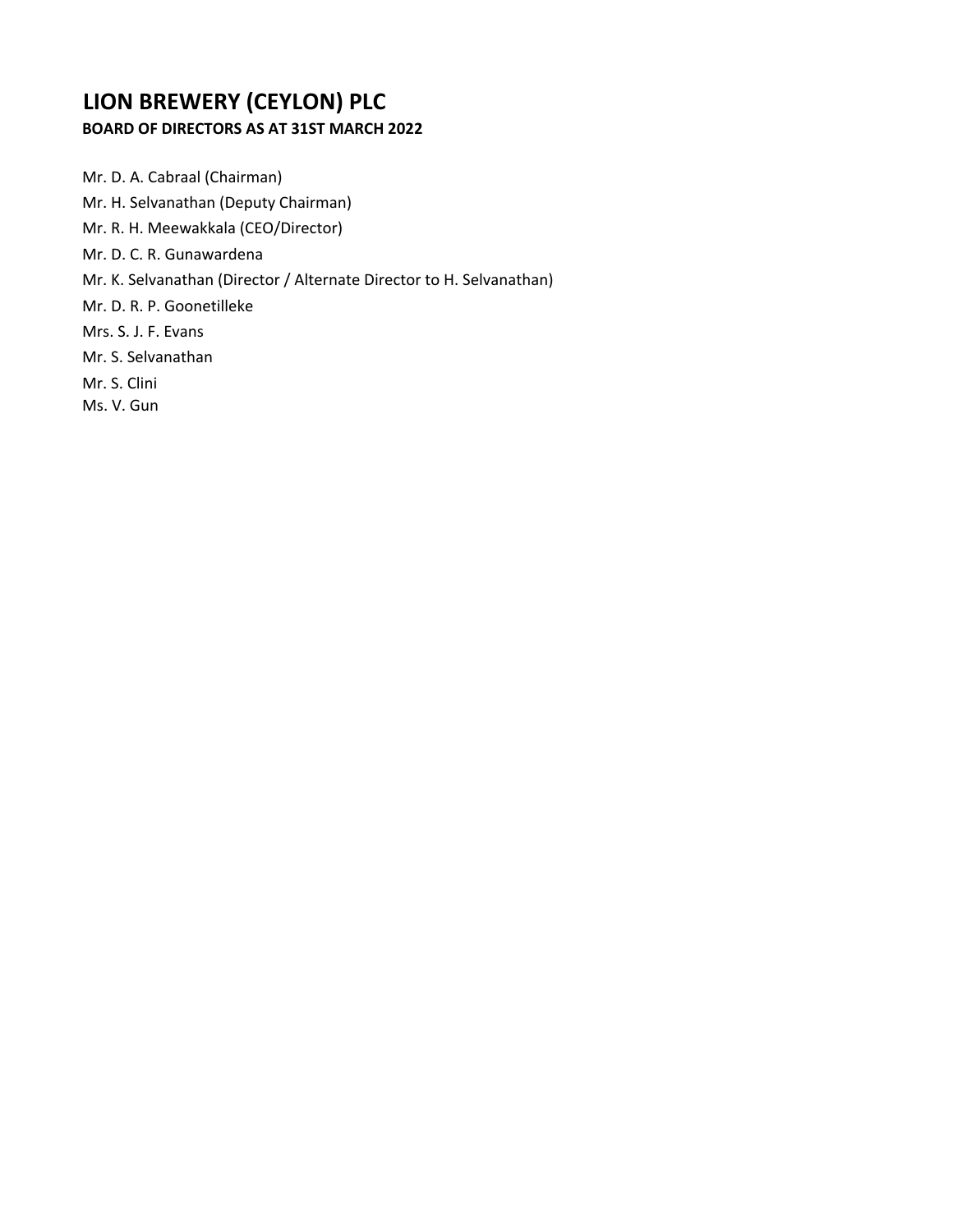| LION BREWERY (CEYLON) PLC                        |                     |                        |                     |                        |
|--------------------------------------------------|---------------------|------------------------|---------------------|------------------------|
| <b>CONDENSED STATEMENT OF FINANCIAL POSITION</b> |                     |                        |                     |                        |
|                                                  |                     |                        |                     |                        |
|                                                  | Company             |                        |                     | Group                  |
| <b>In Rs.'000s</b>                               | 31-Mar-22           | 31-Mar-21<br>(Audited) | 31-Mar-22           | 31-Mar-21<br>(Audited) |
| <b>ASSETS</b>                                    |                     |                        |                     |                        |
| <b>Non- Current Assets</b>                       |                     |                        |                     |                        |
| Property, plant & equipment                      | 18,829,387          | 17,408,326             | 20,542,588          | 18,819,887             |
| Right of use assets                              | 151,914             | 164,119                | 151,914             | 164,119                |
| Intangible assets                                | 750,093             | 1,225,109              | 750,093             | 1,225,109              |
| Investments in subsidiary                        | 1,029,623           | 1,029,623              |                     |                        |
| <b>Total Non-Current Assets</b>                  | 20,761,017          | 19,827,177             | 21,444,595          | 20,209,115             |
| <b>Current Assets</b>                            |                     |                        |                     |                        |
| Inventories                                      | 4,438,517           | 3,493,117              | 4,438,517           | 3,493,117              |
| Trade and other receivables                      | 1,791,119           | 1,334,241              | 1,796,357           | 1,340,316              |
| Amounts due from related companies               | 374,178             | 445,619                | 374,178             | 445,619                |
| Cash and cash equivalents                        | 12,889,986          | 9,525,907              | 13,013,232          | 9,665,398              |
| <b>Total Current Assets</b>                      | 19,493,800          | 14,798,884             | 19,622,284          | 14,944,450             |
| <b>Total Assets</b>                              | 40,254,817          | 34,626,061             | 41,066,879          | 35,153,565             |
|                                                  |                     |                        |                     |                        |
| <b>EQUITY AND LIABILITIES</b>                    |                     |                        |                     |                        |
| <b>Equity</b>                                    |                     |                        |                     |                        |
| Stated capital                                   | 2,537,801           | 2,537,801              | 2,537,801           | 2,537,801              |
| Capital reserves                                 | 1,487,870           | 972,968                | 2,092,103           | 1,388,475              |
| Retained earnings                                | 15,657,552          | 13,380,781             | 15,297,757          | 13,048,135             |
| <b>Total Equity</b>                              | 19,683,223          | 16,891,550             | 19,927,661          | 16,974,411             |
| <b>Non- Current Liabilities</b>                  |                     |                        |                     |                        |
| Loans and borrowings                             | 2,300,311           | 3,497,060              | 2,300,311           | 3,497,060              |
| Lease creditor (Note 04)                         | 160,546             | 165,321                | 160,546             | 165,321                |
| <b>Employee benefits</b>                         | 173,704             | 233,933                | 173,704             | 233,933                |
| Net deferred tax liabilities                     | 4,660,920           | 4,646,786              | 5,225,626           | 5,088,525              |
| <b>Total Non- Current Liabilities</b>            | 7,295,481           | 8,543,100              | 7,860,187           | 8,984,839              |
| <b>Current Liabilities</b>                       |                     |                        |                     |                        |
| Trade and other payables                         | 3,234,345           | 1,873,132              | 3,235,794           | 1,874,996              |
| Amounts due to related companies                 | 155,756             | 123,342                | 155,756             | 122,828                |
| Refundable deposits                              | 2,301,181           | 1,900,393              | 2,301,181           | 1,900,393              |
| <b>Current tax liabilities</b>                   | 3,116,118           | 2,383,576              | 3,117,587           | 2,385,113              |
|                                                  |                     |                        |                     |                        |
| Loans and borrowings<br>Lease creditor (Note 04) | 3,347,696           | 1,868,664<br>19,900    | 3,347,696           | 1,868,664<br>19,900    |
| <b>Bank overdrafts</b>                           | 24,531<br>1,096,486 | 1,022,404              | 24,531<br>1,096,486 | 1,022,421              |
| <b>Total Current Liabilities</b>                 | 13,276,113          | 9,191,411              | 13,279,031          | 9,194,315              |
| <b>Total Liabilities</b>                         | 20,571,594          | 17,734,511             | 21,139,218          | 18,179,154             |
| <b>Total Equity and Liabilities</b>              | 40,254,817          | 34,626,061             | 41,066,879          | 35,153,565             |
|                                                  |                     |                        |                     |                        |
| Net assets per ordinary share (Rs.)              | 246.04              | 211.14                 | 249.10              | 212.18                 |

The above figures are provisional and subject to audit.

These financial statements are in compliance with the requirements of the Companies Act No. 07 of 2007.

(Sgd.) **J.N. Goonaratne** Financial Controller‐Corporate

The Board of Directors is responsible for the preparation and presentation of these Financial Statements.

Approved and signed on behalf of the Managers Approved and signed on behalf of the Board

(Sgd.) (Sgd.) (Sgd.) **V. R. Wijesinghe R.H. Meewakkala D.R.P. Goonetilleke** Director Director Director **Carsons Management Services (Private) Limited** 12th May 2022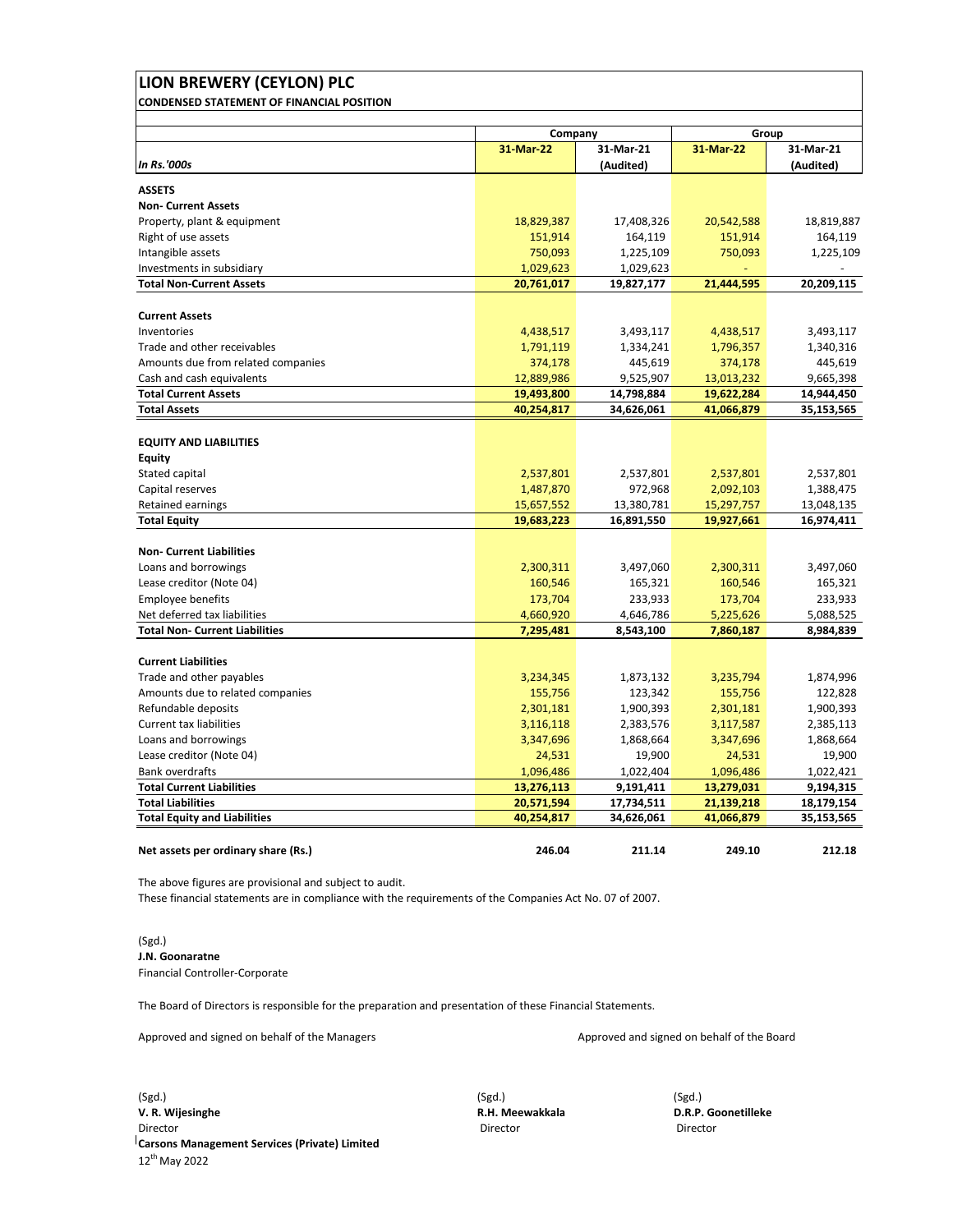# **LION BREWERY (CEYLON) PLC CONDENSED STATEMENT OF COMPREHENSIVE INCOME ‐ COMPANY**

| In Sri Lankan Rs.'000s                                     | <b>Quarter Ended</b> |                          | Change         | <b>Year Ended</b> |                          | Change                   |
|------------------------------------------------------------|----------------------|--------------------------|----------------|-------------------|--------------------------|--------------------------|
|                                                            | 31.03.2022           | 31.03.2021               | %              | 31.03.2022        | 31.03.2021               | %                        |
|                                                            |                      |                          |                |                   | (Audited)                |                          |
| Revenue                                                    | 19,017,436           | 14,766,875               | 29             | 58,570,885        | 49,849,287               | 17                       |
| Cost of sales                                              | (15, 213, 714)       | (11, 575, 920)           | 31             | (46, 796, 863)    | (39,828,971)             | 17                       |
| <b>Gross profit</b>                                        | 3,803,722            | 3,190,955                | 19             | 11,774,022        | 10,020,316               | 18                       |
| Other income                                               | 59,141               | 235,547                  | (75)           | 189,598           | 331,241                  | (43)                     |
|                                                            | 3,862,863            | 3,426,502                | 13             | 11,963,620        | 10,351,557               | 16                       |
| Distribution expenses                                      | (1, 159, 347)        | (858, 127)               | 35             | (3,397,314)       | (2,815,812)              | 21                       |
| Administrative expenses                                    | (551,706)            | (520, 263)               | 6              | (2, 122, 587)     | (1,617,768)              | 31                       |
| Other expenses                                             | (194, 765)           | (206, 661)               | (6)            | (672,990)         | (562, 558)               | 20                       |
| Impairment of intangible assets                            | (463, 578)           | (449, 084)               | 3              | (463, 578)        | (449, 084)               | 3                        |
| Operating profit before finance cost                       | 1,493,467            | 1,392,367                | 7              | 5,307,151         | 4,906,335                | 8                        |
| Finance income                                             | 204,881              | 121,570                  | 69             | 644,827           | 688,286                  | (6)                      |
| Finance costs                                              | 306,517              | (171, 438)               | (279)          | (389, 793)        | (1, 143, 396)            | (66)                     |
| <b>Net finance costs</b>                                   | 511,398              | (49, 868)                | (1126)         | 255,034           | (455,110)                | (156)                    |
| <b>Profit before taxation</b>                              | 2,004,865            | 1,342,499                | 49             | 5,562,185         | 4,451,225                | 25                       |
| Income tax expense                                         | (924, 057)           | (644, 660)               | 43             | (2, 214, 371)     | (1,815,068)              | 22                       |
| Deferred taxation                                          | 210,642              | (66, 806)                | (415)          | 347,440           | (43, 743)                | (894)                    |
| <b>Profit after taxation</b>                               | 1,291,450            | 631,033                  | 105            | 3,695,254         | 2,592,414                | 43                       |
| Other comprehensive income                                 |                      |                          |                |                   |                          |                          |
| Items that will not be reclassified to profit or loss      |                      |                          |                |                   |                          |                          |
| Remeasurement of employee benefit obligations              | 45,763               | 1,119                    | 3,990          | 45,763            | 1,119                    | 3,991                    |
| Deferred tax charge on actuarial gain                      | (18, 305)            | (447)                    | 3,995          | (18, 305)         | (447)                    | 3,995                    |
| Revaluation gain on land & buildings                       | 858,170              | $\overline{\phantom{a}}$ |                | 858,170           | $\overline{\phantom{a}}$ | $\overline{\phantom{a}}$ |
| Deferred tax charge on land and building revaluation       | (343, 268)           |                          | $\overline{a}$ | (343, 268)        |                          | $\overline{a}$           |
| Total other comprehensive income for the period net of tax | 542,360              | 672                      | $\blacksquare$ | 542,360           | 672                      | $\overline{\phantom{0}}$ |
| Total comprehensive income for the period                  | 1,833,810            | 631,705                  | 190            | 4,237,614         | 2,593,086                | 63                       |
|                                                            |                      |                          |                |                   |                          |                          |
| Earnings per ordinary share (Rs.)                          | 16.14                | 7.89                     |                | 46.19             | 32.41                    |                          |

*The above figures are provisional and subject to audit.*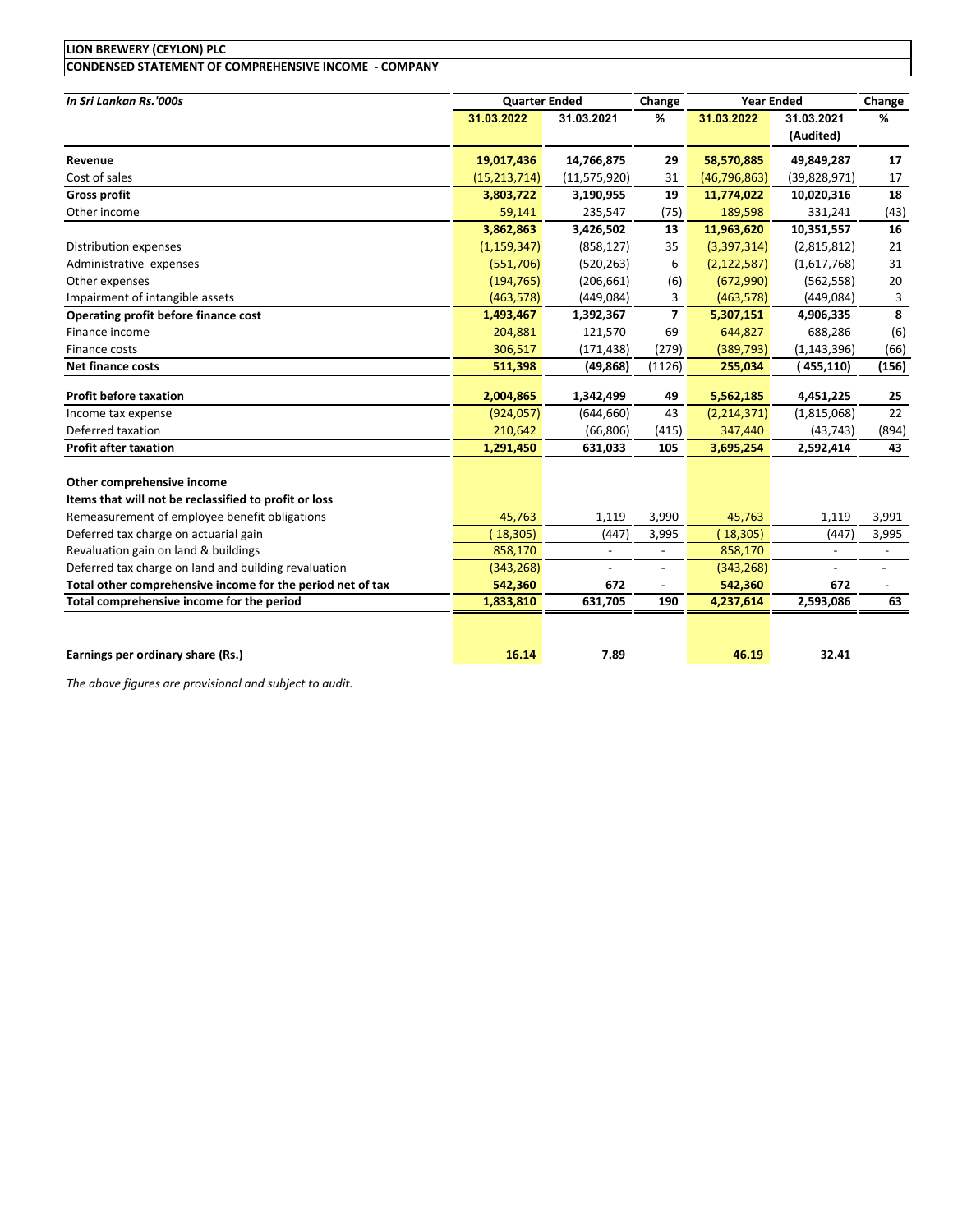# **CONDENSED STATEMENT OF COMPREHENSIVE INCOME ‐ GROUP**

| In Sri Lankan Rs.'000s                                     |                | <b>Quarter Ended</b>     | Change                   | <b>Year Ended</b> |                          | Change                   |  |
|------------------------------------------------------------|----------------|--------------------------|--------------------------|-------------------|--------------------------|--------------------------|--|
|                                                            | 31.03.2022     | 31.03.2021               | %                        | 31.03.2022        | 31.03.2021               | %                        |  |
|                                                            |                |                          |                          |                   |                          |                          |  |
| Revenue                                                    | 19,017,436     | 14,766,875               | 29                       | 58,570,885        | 49,849,287               | 17                       |  |
| Cost of sales                                              | (15, 213, 714) | (11, 575, 920)           | 31                       | (46, 796, 863)    | (39,828,971)             | 17                       |  |
| <b>Gross profit</b>                                        | 3,803,722      | 3,190,955                | 19                       | 11,774,022        | 10,020,316               | 18                       |  |
| Other income                                               | 59,142         | 241,560                  | (76)                     | 189,902           | 338,404                  | (44)                     |  |
|                                                            | 3,862,864      | 3,432,515                | 13                       | 11,963,924        | 10,358,720               | 15                       |  |
| Distribution expenses                                      | (1, 159, 347)  | (858, 127)               | 35                       | (3,397,314)       | (2,815,812)              | 21                       |  |
| Administrative expenses                                    | (559, 346)     | (542, 029)               | 3                        | (2, 156, 933)     | (1,665,071)              | 30                       |  |
| Other expenses                                             | (194, 765)     | (366, 919)               | (47)                     | (672,990)         | (722, 816)               | (7)                      |  |
| Impairment of intangible assets                            | (463, 578)     | (449,084)                | 3                        | (463, 578)        | (449,084)                | 3                        |  |
| Operating profit before finance cost                       | 1,485,828      | 1,216,356                | 22                       | 5,273,109         | 4,705,937                | 12                       |  |
| Finance income                                             | 206,112        | 122,638                  | 68                       | 648,869           | 695,281                  | (7)                      |  |
| Finance costs                                              | 306,517        | (171, 438)               | (279)                    | (389, 793)        | (1, 143, 396)            | (66)                     |  |
| <b>Net finance costs</b>                                   | 512,629        | (48, 800)                | (1, 150)                 | 259,076           | (448, 115)               | (158)                    |  |
| <b>Profit before taxation</b>                              | 1,998,457      | 1,167,556                | 71                       | 5,532,185         | 4,257,822                | 30                       |  |
| Income tax expense                                         | (924, 058)     | (644, 661)               | 43                       | (2, 214, 371)     | (1,815,068)              | 22                       |  |
| Deferred taxation                                          | 213,493        | 5,279                    | 3,944                    | 350,291           | 28,342                   | 1,136                    |  |
| <b>Profit after taxation</b>                               | 1,287,892      | 528,174                  | 144                      | 3,668,105         | 2,471,096                | 48                       |  |
|                                                            |                |                          |                          |                   |                          |                          |  |
| Other comprehensive income                                 |                |                          |                          |                   |                          |                          |  |
| Items that will not be reclassified to profit or loss      |                |                          |                          |                   |                          |                          |  |
| Remeasurement of employee benefit obligations              | 45,763         | 1,119                    | 3,990                    | 45,763            | 1,119                    | 3,990                    |  |
| Deferred tax charge on actuarial gain                      | (18, 305)      | (447)                    | 3,995                    | (18, 305)         | (447)                    | 3,995                    |  |
| Revaluation gain on land & buildings                       | 1,172,713      |                          | $\overline{a}$           | 1,172,713         | $\blacksquare$           | $\blacksquare$           |  |
| Deferred tax charge on land and building revaluation       | (469, 085)     | $\overline{\phantom{a}}$ | $\overline{\phantom{a}}$ | (469,085)         | $\overline{\phantom{a}}$ | $\overline{\phantom{a}}$ |  |
| Total other comprehensive income for the period net of tax | 731,086        | 672                      | $\overline{\phantom{a}}$ | 731,086           | 672                      | $\overline{\phantom{a}}$ |  |
| Total comprehensive income for the period                  | 2,018,978      | 528,846                  | 282                      | 4,399,191         | 2,471,768                | 78                       |  |
| Earnings per ordinary share (Rs.)                          | 16.10          | 6.60                     |                          | 45.85             | 30.89                    |                          |  |

*The above figures are provisional and subject to audit.*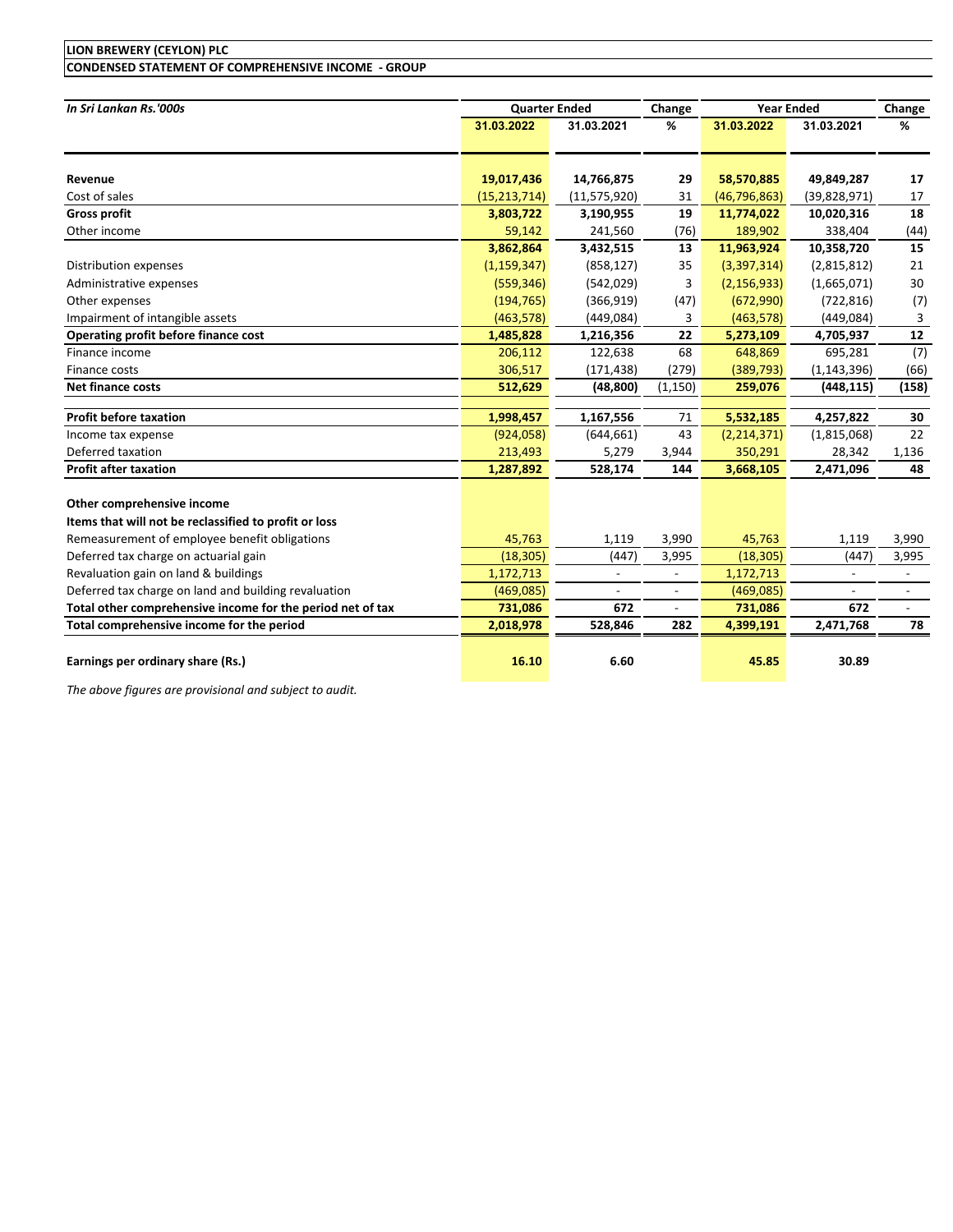### **STATEMENT OF CHANGES IN EQUITY**

| Company                                                                       |                          |                          |                 |                     |
|-------------------------------------------------------------------------------|--------------------------|--------------------------|-----------------|---------------------|
| In Rs.'000s                                                                   | <b>Stated Capital</b>    | <b>Revaluation</b>       | Retained        | <b>Total Equity</b> |
|                                                                               |                          | Reserve                  | <b>Earnings</b> |                     |
| Balance as at 1st April 2020                                                  | 2,537,801                | 972,968                  | 11,427,695      | 14,938,464          |
| Total comprehensive income for the year                                       |                          |                          |                 |                     |
| Profit for the year                                                           |                          |                          | 2,592,414       | 2,592,414           |
| Other comprehensive income for the year                                       |                          |                          | 672             | 672                 |
| Total comprehensive income for the year                                       |                          |                          | 2,593,086       | 2,593,086           |
|                                                                               |                          |                          |                 |                     |
| <b>Transactions with owners of the Company</b>                                |                          |                          |                 |                     |
| <b>Distribution made to owners</b>                                            |                          |                          |                 |                     |
| Ordinary dividends                                                            |                          |                          | (640,000)       | (640,000)           |
| Balance as at 31st March 2021                                                 | 2,537,801                | 972,968                  | 13,380,781      | 16,891,550          |
|                                                                               |                          |                          |                 |                     |
| Balance as at 1st April 2021                                                  | 2,537,801                | 972,968                  | 13,380,781      | 16,891,550          |
| Total comprehensive income for the period                                     |                          |                          |                 |                     |
| Profit for the period                                                         |                          | $\overline{\phantom{a}}$ | 3,695,254       | 3,695,254           |
| Other comprehensive income for the period                                     |                          | 514,902                  | 27,458          | 542,360             |
| Total comprehensive income for the period                                     | $\overline{\phantom{a}}$ | 514,902                  | 3,722,712       | 4,237,614           |
|                                                                               |                          |                          |                 |                     |
| Transactions with owners of the Company                                       |                          |                          |                 |                     |
| <b>Distribution made to owners</b>                                            |                          |                          |                 |                     |
| Ordinary dividends                                                            |                          |                          | (1,446,400)     | (1,446,400)         |
| Forfeiture of unclaimed dividends                                             |                          |                          | 459             | 459                 |
| Balance as at 31st March 2022                                                 | 2,537,801                | 1,487,870                | 15,657,552      | 19,683,223          |
|                                                                               |                          |                          |                 |                     |
|                                                                               |                          |                          |                 |                     |
| <b>GROUP</b><br><b>In Rs.'000s</b>                                            |                          | <b>Revaluation</b>       | Retained        |                     |
|                                                                               | <b>Stated Capital</b>    | Reserve                  | <b>Earnings</b> | <b>Total Equity</b> |
|                                                                               |                          |                          |                 |                     |
| Balance as at 1st April 2020                                                  | 2,537,801                | 1,388,475                | 11,216,367      | 15,142,643          |
| Total comprehensive income for the year                                       |                          |                          |                 |                     |
| Profit for the year                                                           |                          |                          | 2,471,096       | 2,471,096           |
| Other comprehensive income for the year                                       | $\overline{\phantom{a}}$ | $\overline{\phantom{a}}$ | 672             | 672                 |
| Total comprehensive income for the year                                       |                          |                          | 2,471,768       | 2,471,768           |
|                                                                               |                          |                          |                 |                     |
| <b>Transactions with owners of the Company</b>                                |                          |                          |                 |                     |
| <b>Distribution made to owners</b>                                            |                          |                          |                 |                     |
|                                                                               |                          |                          |                 |                     |
| Ordinary dividends                                                            |                          |                          | (640,000)       | (640,000)           |
| Balance as at 31st March 2021                                                 | 2,537,801                | 1,388,475                | 13,048,135      | 16,974,411          |
|                                                                               |                          |                          |                 |                     |
| Balance as at 1st April 2021                                                  | 2,537,801                | 1,388,475                | 13,048,135      | 16,974,411          |
| Total comprehensive income for the year                                       |                          |                          |                 |                     |
|                                                                               |                          |                          |                 |                     |
| Profit for the period                                                         |                          |                          | 3,668,105       | 3,668,105           |
| Other comprehensive income for the period                                     |                          | 703,628                  | 27,458          | 731,086             |
| Total comprehensive income for the year                                       |                          | 703,628                  | 3,695,563       | 4,399,191           |
|                                                                               |                          |                          |                 |                     |
| Transactions with owners of the Company<br><b>Distribution made to owners</b> |                          |                          |                 |                     |
| Ordinary dividends                                                            |                          |                          | (1,446,400)     | (1,446,400)         |
|                                                                               |                          |                          | 459             | 459                 |
| Forfeiture of unclaimed dividends<br>Balance as at 31st March 2022            | 2,537,801                | 2,092,103                | 15,297,757      | 19,927,661          |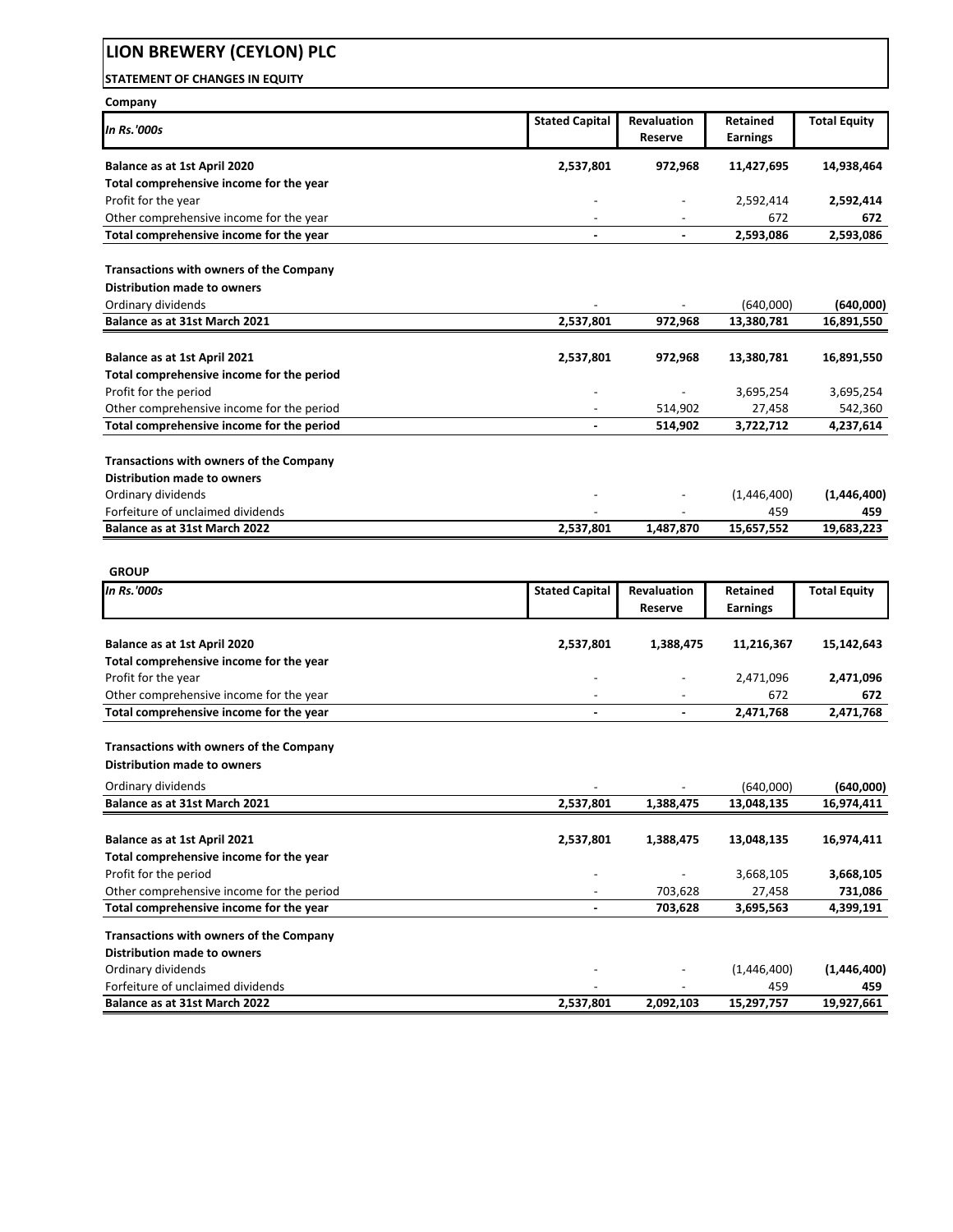### **LION BREWERY (CEYLON) PLC STATEMENT OF CASH FLOWS**

|                                                           | Company       |                | Group         |                |
|-----------------------------------------------------------|---------------|----------------|---------------|----------------|
| Period ended                                              | 31.03.2022    | 31.03.2021     | 31.03.2022    | 31.03.2021     |
| In Rs.'000s                                               |               | (Audited)      |               | (Audited)      |
|                                                           |               |                |               |                |
| Cash flows from operating activities                      |               |                |               |                |
| <b>Profit before taxation</b>                             | 5,562,185     | 4,451,225      | 5,532,185     | 4,257,822      |
| Adjustments for:                                          |               |                |               |                |
| Finance costs (excluding exchnage gain/loss)              | 981,266       | 1,189,239      | 981,266       | 1,189,239      |
| Depreciation on property, plant & equipment               | 1,503,714     | 1,273,080      | 1,516,617     | 1,299,018      |
| Amortization on Intangible assets                         | 12,360        | 7,437          | 12,360        | 7,437          |
| Depreciation on Leased assets                             | 32,127        | 32,208         | 32,127        | 32,208         |
| Net inventory provision /(reversal)                       | (10, 315)     | 1,096          | (10, 315)     | 1,096          |
| Provision for retirement benefit obligation               | 14,059        | 39,267         | 14,059        | 39,267         |
| Impairment of property, plant & equipment                 |               |                |               | 160,258        |
| Impairment of intangible assets                           | 463,578       | 449,084        | 463,578       | 449,084        |
| Loss /(gain) on disposal of property, plant & equipment   | 12,006        | 20,557         | 12,006        | 21,013         |
| Lease interest                                            | 25,734        | 28,716         | 25,734        | 28,716         |
| Gain on derecognition of right of use assets              |               | (2,912)        | $\Box$        | (2, 913)       |
| Exchange loss/ (gain)                                     | (14, 445)     | 309            | (14, 445)     | 309            |
| Deposits written back during the year                     |               | (168,072)      |               | (168, 072)     |
| Finance Income                                            | (644, 827)    | (688, 286)     | (648, 869)    | (695,281)      |
| Operating cash flow before working capital changes        | 7,937,441     | 6,632,947      | 7,916,302     | 6,619,201      |
| (Increase)/Decrease in inventories                        | (935,085)     | (912,093)      | (935,085)     | (912,093)      |
| (Increase)/Decrease in trade and other receivables        | (442, 433)    | (43,509)       | (441,596)     | (43, 199)      |
| (Increase)/Decrease in amounts due from related companies | 71,441        | 163,405        | 71,441        | 163,405        |
| Increase/(Decrease) in tax payable/receivable             | 525,085       | 1,773,928      | 525,017       | 1,772,169      |
| Increase/(Decrease) in trade and other payables           | 1,359,958     | 395,267        | 1,359,543     | 388,017        |
| Increase/(Decrease) in amounts due to related companies   | 32,414        | 14,971         | 32,928        | 15,080         |
| Cash generated from operations                            | 8,548,821     | 8,024,916      | 8,528,550     | 8,002,580      |
| Finance expenses paid                                     | (939, 681)    | (1, 114, 498)  | (939, 681)    | (1, 114, 496)  |
| Retirement benefits paid                                  | (28, 525)     | (2,952)        | (28, 525)     | (2,952)        |
| Tax paid                                                  | (2,006,914)   | (1,301,862)    | (2,006,914)   | (1,301,862)    |
| Net cash generated from operating activities              | 5,573,701     | 5,605,604      | 5,553,430     | 5,583,270      |
| Cash flows from investing activities                      |               |                |               |                |
| Purchase and construction of property, plant & equipment  | (2,092,615)   | (1,160,021)    | (2,092,615)   | (1,160,021)    |
| Purchase of intangible assets                             | (922)         | (27, 196)      | (922)         | (27, 196)      |
| Proceeds from sale of property, plant & equipment         | 14,005        |                | 14,005        |                |
| Agent deposits received                                   | 400,788       | 366,290        | 400,788       | 366,290        |
| Interest received                                         | 644,827       | 688,286        | 648,869       | 695,281        |
| Net cash used in investing activities                     | (1,033,917)   | (132, 641)     | (1,029,875)   | (125, 646)     |
|                                                           |               |                |               |                |
| Cash flows from financing activities                      |               |                |               |                |
| Loans and borrowings received                             | 2,000,000     | 3,000,000      | 2,000,000     | 3,000,000      |
| Repayments of loans and borrowing                         | (1,759,300)   | (10, 300, 300) | (1,759,300)   | (10, 300, 300) |
| Repayments of lease rentals                               | (45,800)      | (45, 162)      | (45,800)      | (45, 162)      |
| Forfeiture of unclaimed dividends                         | 459           |                | 459           |                |
| Dividend paid net of tax                                  | (1,445,145)   | (640,000)      | (1,445,145)   | (640,000)      |
| Net cash used in financing activities                     | (1, 249, 787) | (7, 985, 462)  | (1, 249, 786) | (7,985,462)    |
| Net increase/(decrease) in cash & cash equivalents        |               |                |               |                |
|                                                           | 3,289,997     | (2,512,499)    | 3,273,769     | (2,527,838)    |
| Cash & cash equivalents at the beginning of the year      |               | 11,016,002     |               | 11,170,815     |
| Cash & cash equivalents at the end of the year            | 8,503,503     |                | 8,642,977     |                |
|                                                           | 11,793,500    | 8,503,503      | 11,916,746    | 8,642,977      |
| Analysis of cash and cash equivalents                     |               |                |               |                |
| Cash and cash equivalents                                 | 12,889,986    | 9,525,907      | 13,013,232    | 9,665,398      |
| Bank overdraft                                            | (1,096,486)   | (1,022,404)    | (1,096,486)   | (1,022,421)    |
|                                                           | 11,793,500    | 8,503,503      | 11,916,746    | 8,642,977      |
|                                                           |               |                |               |                |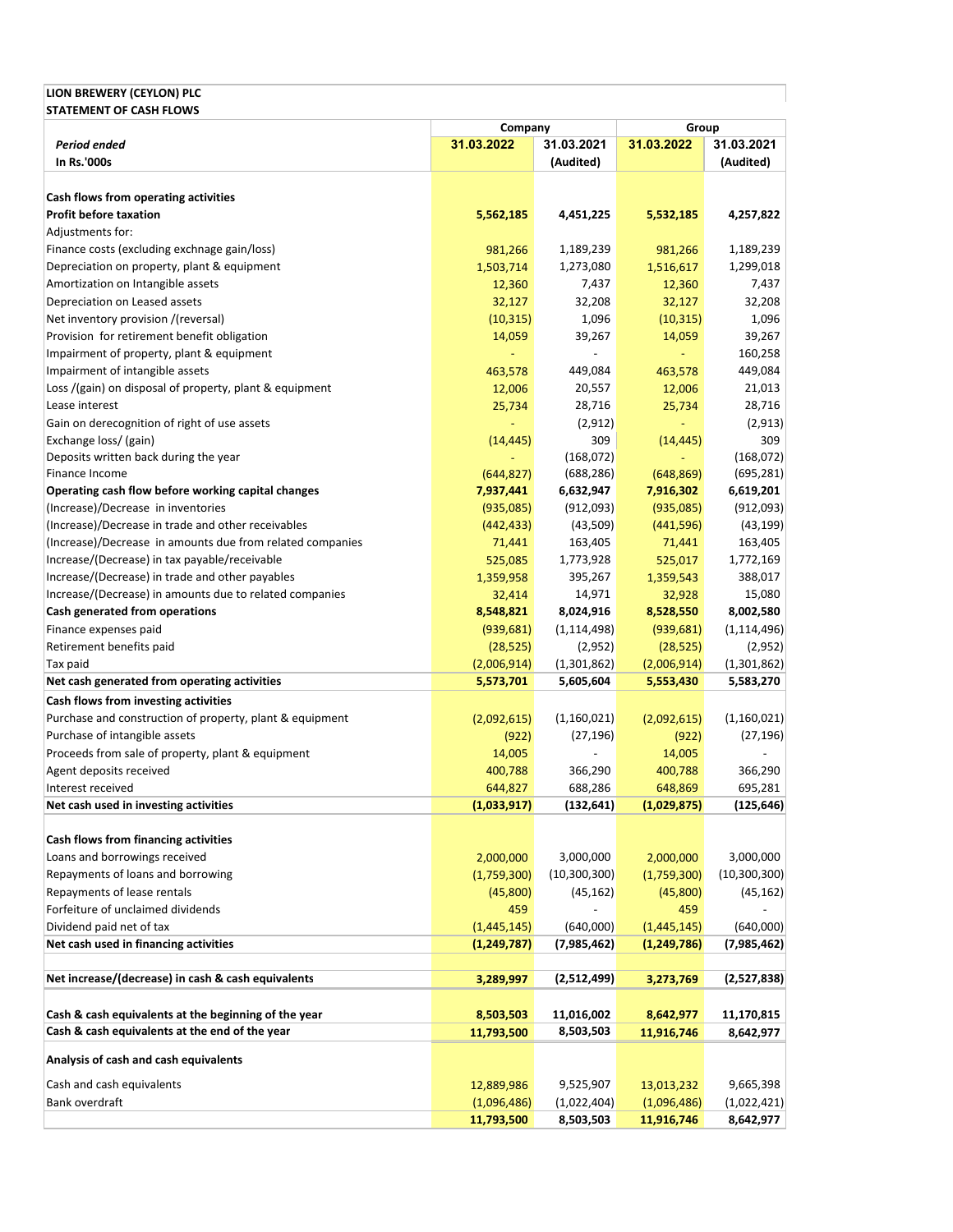**NOTES TO THE FINANCIAL STATEMENTS**

#### **1 CORPORATE INFORMATION**

Lion Brewery (Ceylon) PLC is a public limited liability Company incorporated and domiciled in Sri Lanka and is listed on the Colombo Stock Exchange. The parent company is Ceylon Beverage Holdings PLC and the ultimate parent company is Bukit Darah PLC. The registered office of the Company is situated at No 61, Janadhipathi Mawatha, Colombo 01 and the principal place of business is situated at No 254, Colombo Road, Biyagama.

The Interim Consolidated Financial Statements comprise of the Company and its subsidiaries (together referred to as the "Group" and individually Group entities). The subsidiaries of the Company are set out below.

| Subsidiary                      | <b>Controlling interest</b> | Note                    |
|---------------------------------|-----------------------------|-------------------------|
| Pearl Springs (Private) Limited | 100%                        | "PSPL"                  |
| Millers Brewery Limited         | 100%                        | 100% Subsidiary of PSPL |

#### **2 BASIS OF PREPARATION**

#### **2.1 Statement of Compliance**

The condensed Interim Financial Statements of the Company and Group have been prepared in accordance with Sri Lanka Accounting Standard ‐ LKAS 34 – Interim Financial Reporting. This Interim Financial Statement should be read in conjunction with the Annual Financial Statements for the year ended 31st March 2021 including the changes to accounting policies as a result of adapting to Sri Lanka Financial Reporting Standards, (" SLFRSs/LKASs")

#### **2.2 Basis of measurement**

The Financial Statements have been prepared on the historical cost basis and applied consistently with no adjustments being made for inflationary factors affecting the financial statements, except for the following;

‐ Freehold Land and buildings are measured at cost at the time of acquisition and construction and subsequently at revalued amounts, which are the fair values at the date of revaluation less accumulated depreciation and impairment losses, if any.

‐ Employee benefits are measured at present value of the obligation.

#### **2.3 Functional Currency and Presentation Currency**

All values presented in the Financial Statements are in Sri Lankan Rupees Thousands (Rs.'000s) which is the Group's functional currency, unless otherwise indicated.

Further, the tax liability arising from the Surcharge Tax Act No: 14 of 2022 has been accounted as recommended by the Statement of Alternative Treatment (SoAT) issued by the Institute of Chartered Accountants of Sri Lanka as disclosed under the note 7.

#### **2.4 Surcharge Tax**

The tax liability arising from the Surcharge Tax Act No: 14 of 2022 has been accounted as recommended by the Statement of Alternative Treatment (SoAT) issued by the Institute of Chartered Accountants of Sri Lanka as disclosed under the note 7.

#### **3 COMMITMENTS AND CONTINGENT LIABILITIES**

#### **3. 1 Finance Commitments**

Document credits established for foreign purchases of the Company as at 31st March 2022 amounts to Rs. 2,703Mn (2021 ‐ Rs. 2,360Mn)

#### **3.2 Capital Commitments**

Capital expenditure committed by the Company for which a provision has not been made in the Financial Statements amounts to Rs. 893Mn at 31st March 2022 (2021 ‐ Rs. 89Mn)

#### **3.3 Contingencies**

Contingent liabilities as at 31st March 2022 amounts to Rs. 1,141Mn (2021 ‐ Rs. 200Mn), being bank guarantees given to Government bodies and foreign suppliers for operational purposes.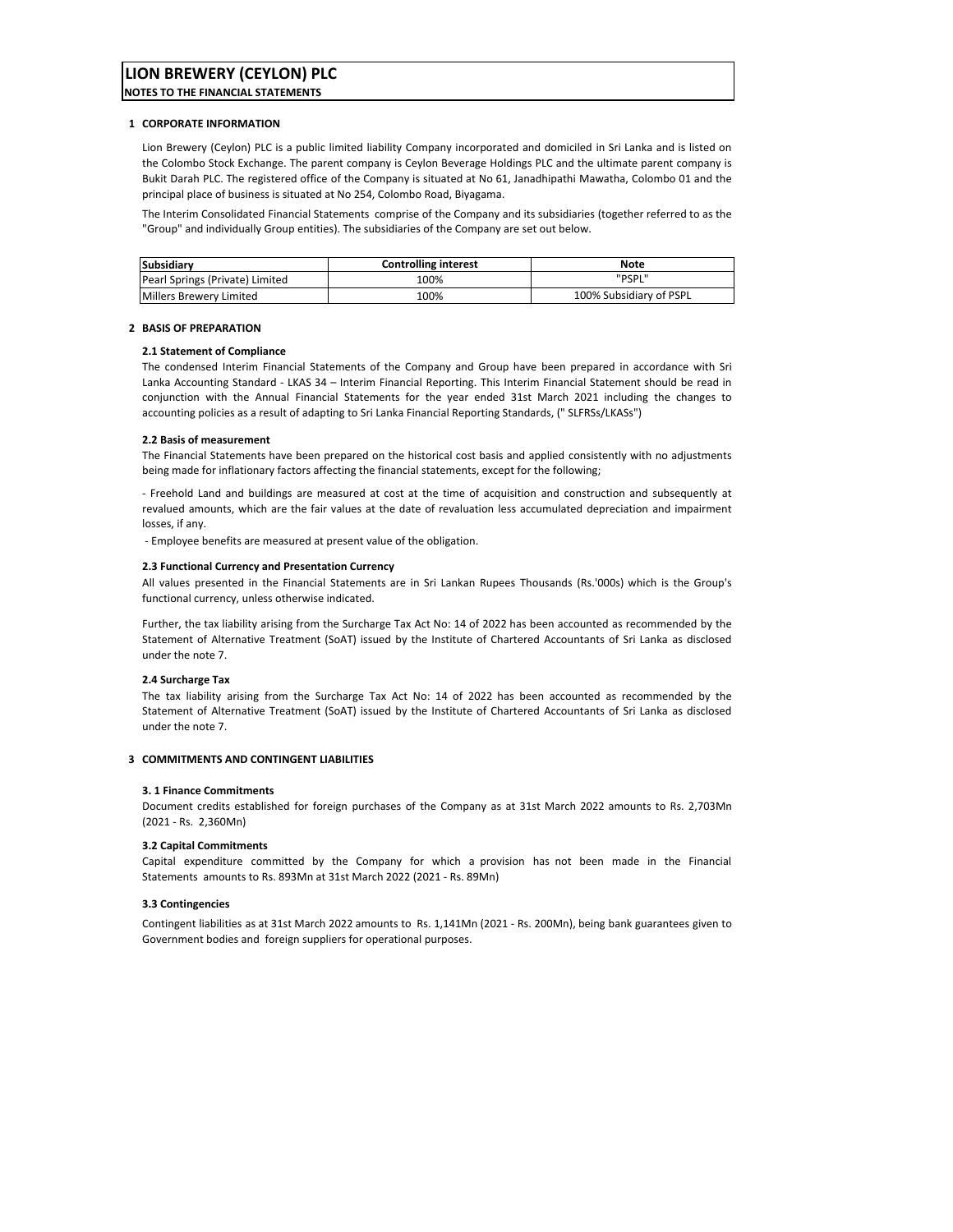#### **LION BREWERY (CEYLON) PLC NOTES TO THE FINANCIAL STATEMENTS**

#### **4 LEASE CREDITOR**

|                                       | Company  |           | Group    |           |
|---------------------------------------|----------|-----------|----------|-----------|
| In Rs. 000's                          | 2021/22  | 2020/21   | 2021/22  | 2020/21   |
| Balance as at beginning of the period | 185.221  | 171.012   | 185.221  | 171.012   |
| Leases obtained                       | 19,922   | 47,777    | 19,922   | 47,777    |
| Derocognition of lease liability      |          | (17, 122) |          | (17, 122) |
| Lease rentals paid                    | (45,800) | (45, 162) | (45,800) | (45, 162) |
| Interest expense for the period       | 25.734   | 28.716    | 25.734   | 28,716    |
| Balance as at end of the period       | 185.077  | 185.221   | 185.077  | 185,221   |

#### **5 SEGMENTAL ANALYSIS**

The Company does not distinguish its products into significant components for different Geographical / Business segments as the differentiations are insignificant.

#### **6 COMPARATIVE FIGURES**

Comparative figures/information have been reclassified where necessary in line with the changes to the new Sri Lanka Accounting Standards (SLFRS/LKAS).

#### **7 SURCHARGE TAX**

According to the Surcharge Tax Act No. 14 of 2022 which was legislated on 8th April 2022, the Group is liable for the surcharge tax of Rs. 1,194 Mn out of the taxable income of Rs. 4,776 Mn for year of assessment 2020/21. Therefore, the surcharge tax shall be deemed to be an expense in the financial statements for the year ended 31st March 2021. Since the Act supersedes the requirements of the Sri Lanka Accounting Standards, the surcharge tax expense is accounted as recommended by the Statement of Alternative Treatment on accounting for Surcharge Tax issued by the Institute of Chartered Accountants of Sri Lanka, in April 2022.

The impact of the surcharge tax on the comparative year is as follows,

|                                                     | Rs. Mn   |
|-----------------------------------------------------|----------|
| Profit after Tax for the year ended 31st March 2021 | 2.472    |
| Surcharge tax levied under Surcharge Act            | (1, 194) |
| Comparable Profit for the year 2020/2021            | 1.278    |

#### **8 EVENTS AFTER THE REPORTING PERIOD**

The Board of Directors has approved second interim dividend of Rs. 17.25 per share for the year ended 31st March 2022 on 12th May 2022. In Accordance with Sri Lanka Accounting Standards LKAS 10 Events after the Reporting period, this dividend has not been recognised as a liability as at 31st March 2022. Apart from above, there were no material events taken place since March 31st, 2022 that require adjustments or disclosure in these Financial Statements.

#### **9 INVESTOR INFORMATION**

| <b>Investor Information</b>             |            | <b>Quarter Ended</b> |            | <b>Year Ended</b> |  |  |
|-----------------------------------------|------------|----------------------|------------|-------------------|--|--|
|                                         | 31.03.2022 | 31.03.2021           | 31.03.2022 | 31.03.2021        |  |  |
| <b>Share Information</b>                |            |                      |            |                   |  |  |
| Price as at the end of the period (Rs.) | 525.00     | 569.00               | 525.00     | 569.00            |  |  |
| Highest price (Rs.)                     | 564.75     | 625.00               | 615.00     | 639.90            |  |  |
| Lowest price (Rs.)                      | 451.00     | 535.00               | 451.00     | 445.00            |  |  |
|                                         |            |                      |            |                   |  |  |
| <b>Trading Statistics</b>               |            |                      |            |                   |  |  |
| No of Transactions                      | 292        | 382                  | 1.174      | 1,459             |  |  |
| No of Shares traded                     | 124,198    | 1,454,393            | 890,157    | 5,374,644         |  |  |
| Value of all shares traded (Rs. Mn.)    | 67         | 799                  | 487        | 2.814             |  |  |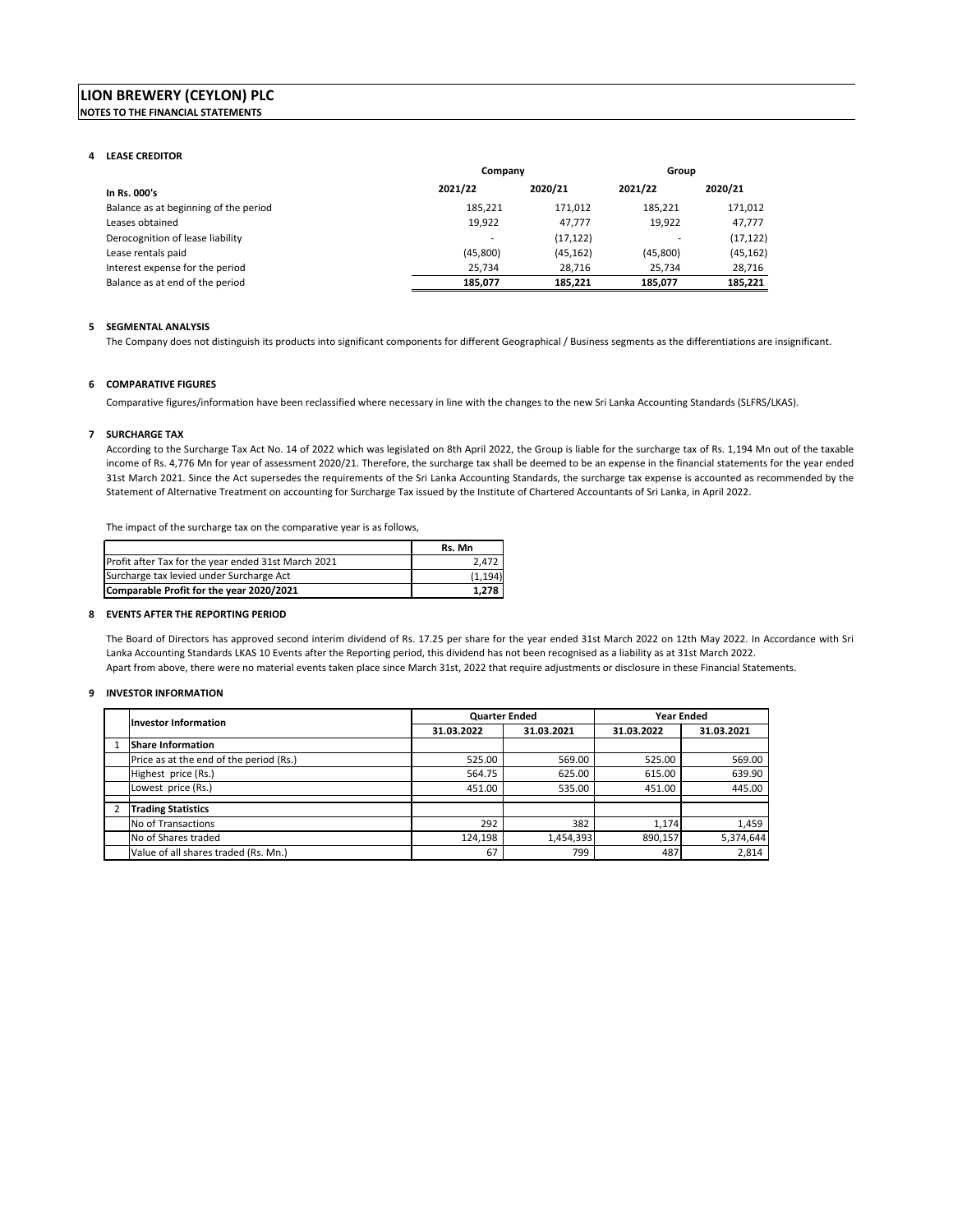#### **10 TWENTY MAJOR SHAREHOLDERS AS AT 31ST MARCH 2022**

| #  | Name                                                                           | <b>Total Shares</b> | %     |
|----|--------------------------------------------------------------------------------|---------------------|-------|
|    | <b>CEYLON BEVERAGE HOLDINGS PLC</b>                                            | 41,798,788          | 52.25 |
| 2  | CARLSBERG BREWERY MALAYSIA BERHAD                                              | 20,000,686          | 25.00 |
| 3  | CB NY S/A ALLAN GRAY FRONTIER MARKETS EQUITY FUND LIMITED                      | 5,589,256           | 6.99  |
| 4  | CARSON CUMBERBATCH PLC A/C NO.02                                               | 4,107,793           | 5.13  |
| 5  | CARSON CUMBERBATCH PLC A/C NO.01                                               | 1,778,808           | 2.22  |
| 6  | BUKIT DARAH PLC A/C NO. 02                                                     | 1,300,000           | 1.63  |
|    | SSBT-AL MEHWAR COMMERCIAL INVESTMENTS L.L.C.                                   | 983,779             | 1.23  |
| 8  | RBC INVESTOR SERVICES BANK-COELI SICAV I- FRONTIER MARKETS FUND                | 683,116             | 0.85  |
| 9  | <b>BBH-RONDURE NEW WORLD FUND</b>                                              | 472,256             | 0.59  |
|    | 10 GF CAPITAL GLOBAL LIMITED                                                   | 427,179             | 0.53  |
| 11 | SAMPATH BANK PLC/MRS.PRIYANI DHARSHINI RATNAGOPAL                              | 300,000             | 0.38  |
| 12 | DEUTSCHE BANK AG AS TRUSTEE FOR JB VANTAGE VALUE EQUITY FUND                   | 207,947             | 0.26  |
| 13 | CITIBANK NEWYORK S/A NORGES BANK ACCOUNT 2                                     | 202,978             | 0.25  |
| 14 | <b>ISSBT-FRANK RUSSEL TRUST COMPANY COMINGLED BENEFIT FUNDS TRUST GNA-6QH3</b> | 198,268             | 0.25  |
| 15 | PORTELET LIMITED                                                               | 161,920             | 0.20  |
| 16 | TRANZ DOMINION, L.L.C.                                                         | 129,251             | 0.16  |
| 17 | METROCORP (PVT) LTD                                                            | 86,792              | 0.11  |
| 18 | <b>NEWGREENS LIMITED</b>                                                       | 83,200              | 0.10  |
| 19 | MR. M.A. JAFFERJEE                                                             | 81,884              | 0.10  |
| 20 | MR. A.N. ESUFALLY                                                              | 73,760              | 0.09  |

#### **11 PUBLIC HOLDING**

The Company is in compliance with the Minimum Public Holding requirements for Companies listed on the Main Board as per Rule 7.13.1 (a) of the Listing Rules of the Colombo Stock Exchange, under Option 3, i.e. Float‐Adjusted Market Capitalization of Rs.5 Billion with 500 Public Shareholders and a Public Holding percentage of 7.5%.

| The Company's Public Holding as at 31st March 2022 |                 |
|----------------------------------------------------|-----------------|
| Market Capitalization of the Public Holding        | Rs.5.65 Billion |
| Percentage of ordinary shares held by the public   | 13.46%          |
| Number of Public Shareholders                      | 1.256           |

#### **12 DIRECTOR'S SHAREHOLDINGS**

| As at 31st March 2022                                                | No. of Shares |
|----------------------------------------------------------------------|---------------|
| Mr. D. A. Cabraal (Chairman)                                         |               |
| Mr. H. Selvanathan (Deputy Chairman)                                 | 1,579         |
| Mr. R. H. Meewakkala (CEO/Director)                                  |               |
| Mr. D. C. R. Gunawardena                                             | 34            |
| Mr. K. Selvanathan (Director / Alternate Director to H. Selvanathan) |               |
| Mr. D. R. P. Goonetilleke                                            |               |
| Mrs. S. J. F. Evans                                                  |               |
| Mr. S. Selvanathan                                                   |               |
| Mr. S. Clini                                                         |               |
| Ms. V. Gun                                                           |               |

#### **13 STATED CAPITAL**

The Company's stated capital consists of 80,000,000 ordinary shares.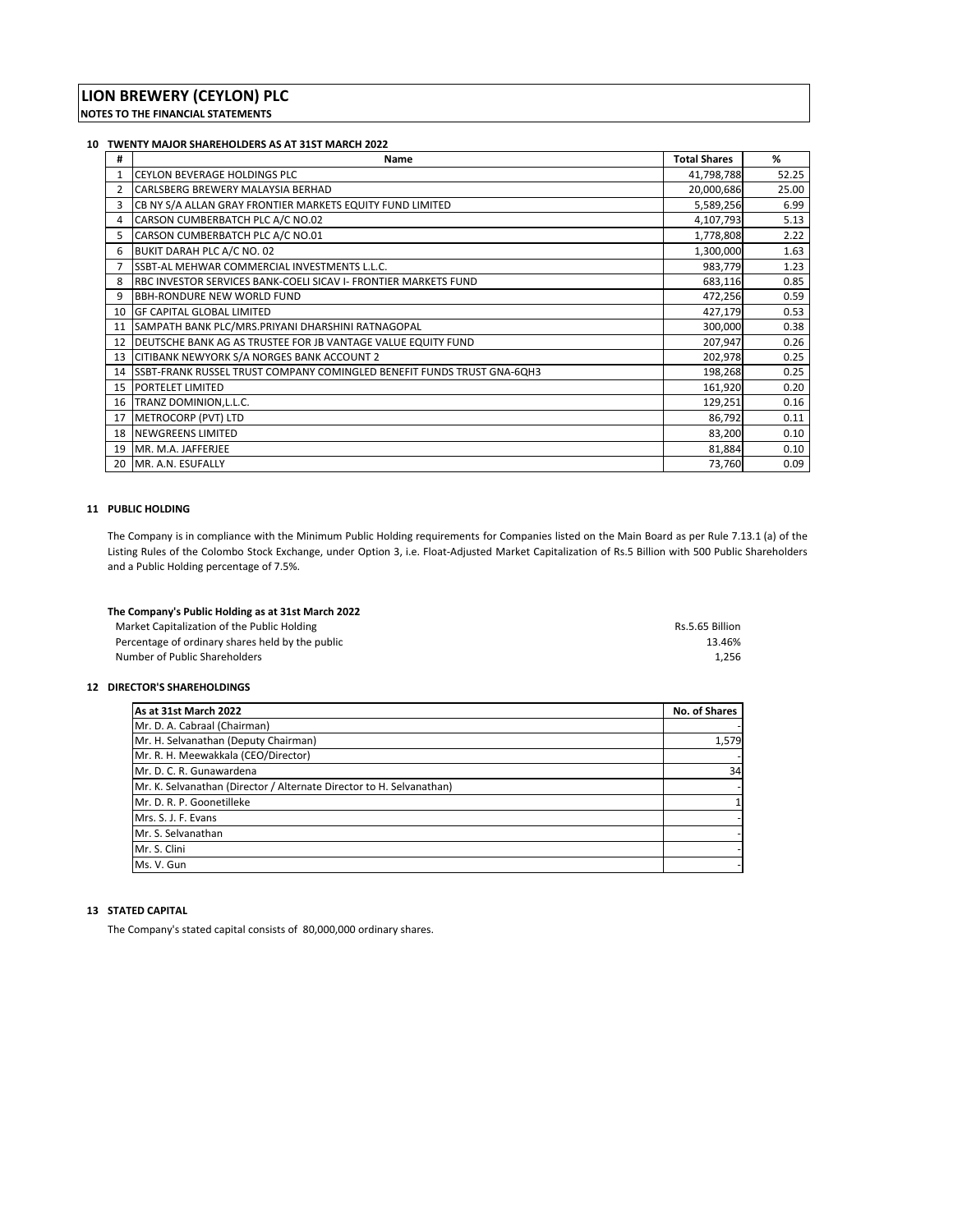# **LION BREWERY (CEYLON) PLC NOTES TO THE FINANCIAL STATEMENTS**

### **14 RELATED PARTY TRANSACTIONS**

The Company carried out transactions in the ordinary course of its business with parties who are defined as related parties in Sri Lanka Accounting Standard LKAS 24 ‐ 'Related Party Disclosures', the details of which are reported below.

| In Rs.'000s                                    | Group   |         | Company |         |
|------------------------------------------------|---------|---------|---------|---------|
| For the period ended 31 March                  | 2022    | 2021    | 2022    | 2021    |
|                                                |         |         |         |         |
| Transactions with related parties/subsidiaries |         |         |         |         |
| Royalty expenses                               | 303,697 | 302,928 | 303,697 | 302,928 |
| Intercompany interest income                   | 21,621  | 31,287  | 21,621  | 31,287  |
| Beer sales income                              | 461,354 | 439,263 | 461,354 | 439,263 |
| Trade rebates                                  | 3,390   | 4,324   | 3,390   | 4,324   |
| Marketing fee expenses                         | 30,750  | 36,667  | 30,750  | 36,667  |
| Distribution services fee income               | 3,689   | 2,887   | 3,689   | 2,887   |
| Rent expenses                                  | 71      | 45      | 13,329  | 9,111   |
| <b>Hotel Expenses</b>                          | 26      | 609     | 26      | 609     |
| Support services fees expenses                 | 823,050 | 487,700 | 823,050 | 487,700 |
| Other service fee expense                      | 264,646 | 166,055 | 264,092 | 165,822 |
| Disposal of fixed assets                       | 3,125   |         | 3,125   |         |
| Purchase of fixed assets                       |         | 2,370   |         | 2,370   |
| Purchase of raw materials                      |         | 1,810   |         | 1,810   |